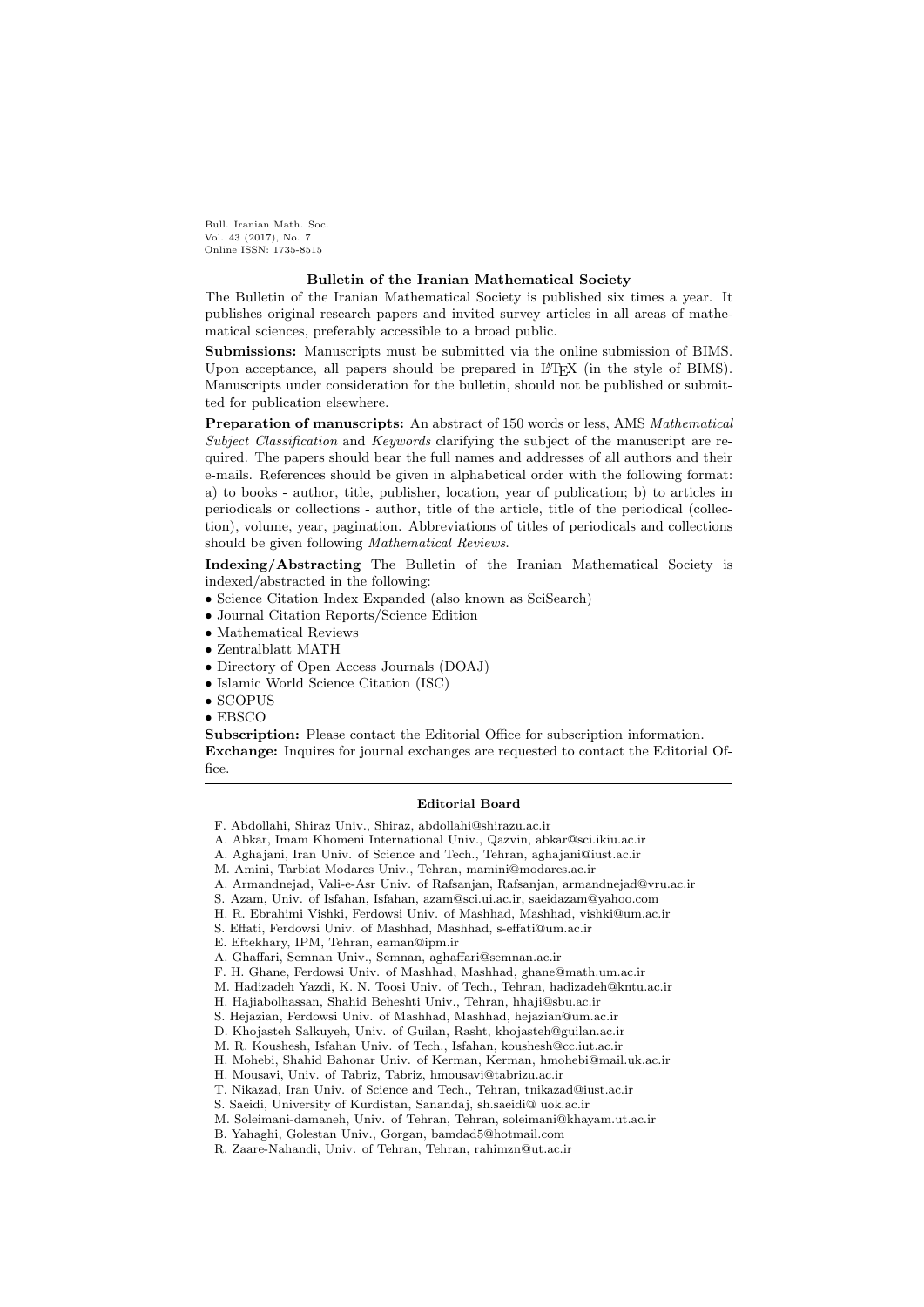Bull. Iranian Math. Soc. Vol. 43, No. 7 (2017)

#### Editor-in-Chief Managing Editor

Hamid Reza Ebrahimi Vishki Shirin Hejazian Ferdowsi University of Mashhad Ferdowsi University of Mashhad F.O. Box 91775-1159 Mashhad, Iran

P.O. Box 91775-1159<br>Mashhad. Iran

# Advisory Editorial Board

### Mehdi Behzad

Department of Mathematics, Shahid Beheshti Univ., Tehran, Iran, mbehzad@sharif.ac.ir

#### Mehdi Radjabalipour

Department of Mathematics, Shahid Bahonar Univ. of Kerman, Kerman, Iran, radjab45@mail.uk.ac.ir

### Heydar Radjavi

Department of pure Mathematics, Univ. of Waterloo, Waterloo, Ontario, Canada N2L 3G1, hradjavi@math.uwaterloo.ca

## Freydoon Shahidi

Department of Mathematics, Purdue Univ., West Lafayette, IN 47907, USA, shahidi@math.purdue.edu

### Cumrun Vafa

Lyman Lab of Physics, Harvard Univ., Cambridge, MA 02138, USA, vafa@string.harvard.edu Associate Editors

#### Amir Akbary: Number Theory

Department of Mathematics and Computer Science, University of Lethbridge, Alberta, Canada, amir.akbary@uleth.ca

Mohammad Asadzadeh: Numerical Analysis, Partial Differential Equations Department of Mathematics, Chalmers University of Technology, SE-412 96 Gothenburg, Sweden, mohammad@math.chalmers.se

Fariborz Azarpanah: Topology, Rings of Continuous Functions

Department of Mathematics, Shahid Chamran Univ. of Ahvaz, Ahvaz, Iran, azarpanah@ipm.ir Rama Cont: Probability, Stochastic Analysis, Stochastic Processes, Numerical Analysis of Partial Differential Equations, Simulation

Laboratoire de Probabilites et Modèles Aleatoires CNRS - Universite Paris VI 175 rue du Chevaleret F 75013 Paris, France, rama.con@upmc.fr

Mohammad Reza Darafsheh: Group Theory, Combinatorics, Representation Theory of Finite Groups

Department of Mathematics, University of Tehran, P. O. Box 14155-6455 Tehran, Iran, darafsheh@ut.ac.ir

Mohammad-Taghi Dibaei: Complexes, Dualizing Complex, Local Cohomology

Mathemathical Sciences and Computer, Kharazmi University, Tehran, Iran, dibaeimt@ipm.ir Behzad Djafari-Rouhani: Nonlinear Functional Analysis

University of Texas at El Paso, USA, behzad@utep.edu

Abbas Edalat: Mathematical Aspects of Computer Science, O.D.E. via Computer Science Department of Computing, Imperial College, London SW7 2BZ, UK, ae@doc.ic.ac.uk

Ali Enayat: Mathematical Logic, Set Theory

Department of Mathematics and Statistics, American Univ., 4400 Massachusetts Ave, NW, Washington, DC 20016-8050, USA, enayat@american.edu

Paul Ernest: Mathematical Education

School of Education & LL, Univ. of Exeter, Heavitree Road, Exeter EX1 2LU, UK, p.ernest@ex.ac.uk

Jost-Hinrich Eschenburg: Differential Geometry

Institut für Mathematik, Universität Augsburg, D-86135 Augsburg, Germany, eschenburg@math.uni-augsburg.de

Frank Hall: Combinatorial Matrix Theory, Department of Mathematics and Statistics Georgia State University Atlanta, Ga 30303, USA, fhall@gsu.edu

Samad Hedayat: Statistics, Block Designs and Coding Theory Department of Mathematics, Statistics & Computer Science (M/C 249), Univ. of Illinois at Chicago, 851 South Morgan Street, Chicago, Illinois 60607-7045, USA, hedayat@uic.edu

Omid-Ali Karamzadeh: Associative Rings and Algebras

Department of Mathematics, Shahid Chamran Univ. of Ahvaz, Ahvaz, Iran, karamzadeh@ipm.ir